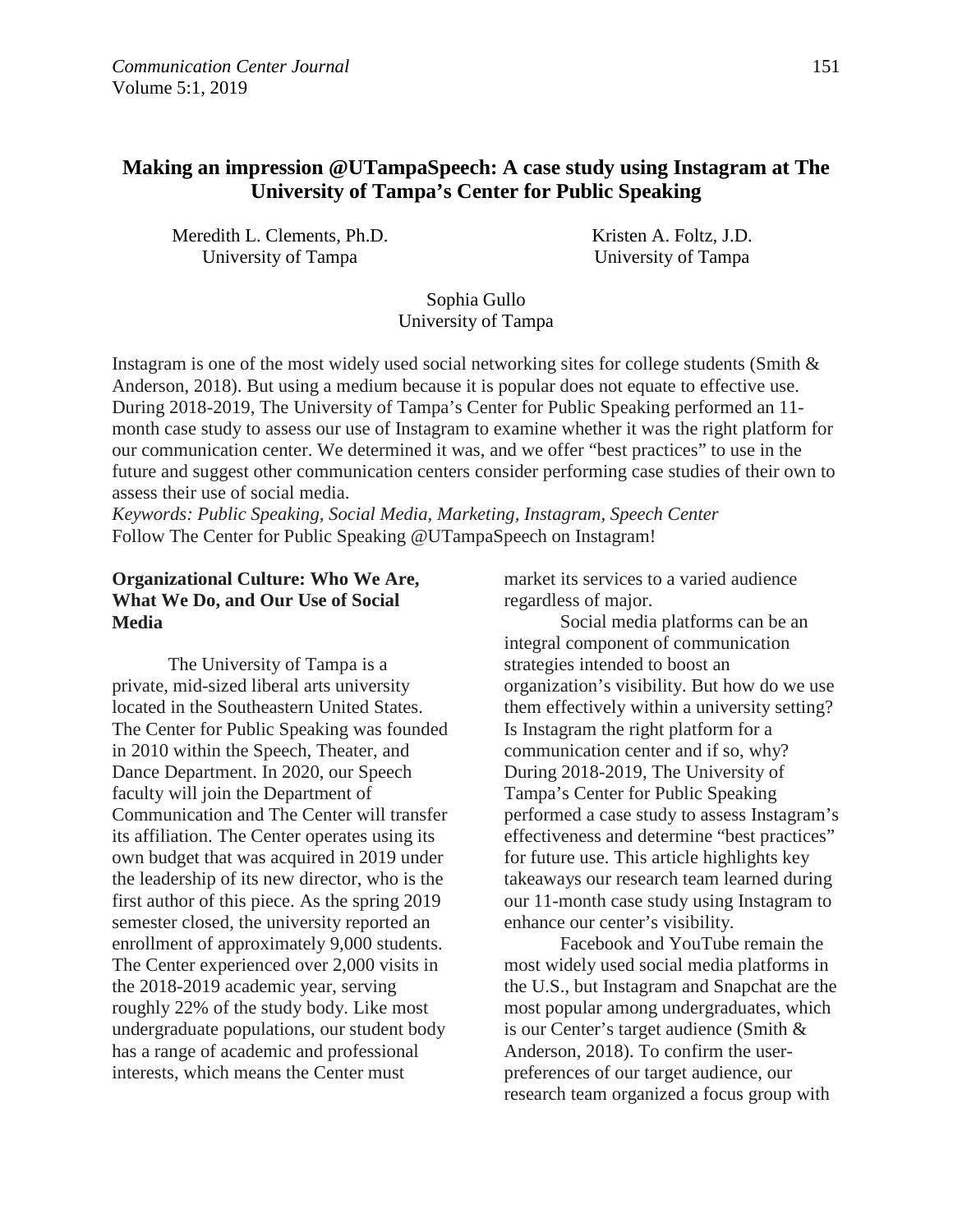# *Communication Center Journal* 152 Volume 5:1, 2019

undergraduates who varied in majors and year of study. The following quotes are excerpts that represent the perspectives of the group:

> *"I don't want the Center or anything academic flowing into my Snapchat. That account is for my social life and I don't want it saturated. Instagram is different. I follow all different types of accounts"* (Student S).

While our target age audience (age 18-24) uses Instagram at a rate of 71%, which is slightly less than Snapchat, which was reported at a rate of 78%, according to Smith & Anderson (2018), we followed Student S's advice to avoid Snapchat because of our goal to maintain the academic undertone of our Center. Another student described why Instagram was the best medium for us, saying:

*"I spend most of my screen time on Instagram and am not picky about my feed. It's the easiest way to stay in touch…I knew the Center was closed the week of finals because of your post"*  (Student C).

The "easiness" Student C communicates is supported by the significant amount of time she/he spends on the platform. Weaving The Center's profile into an already existing screen-time routine might help expose students to our resources without appearing invasive. Student A voiced concern over The Center's fit in the following quote:

*"Facebook feels a little too stagnant for The Center. You should keep things visual so we can see what a Speaking Center actually does"* (Student A)

Based on their feedback, we set the goal of curating a social media presence that seemed unobtrusive rather than disruptive. Before this case study, we used Facebook as our primary online platform. The universitysponsored Web page was our secondary source, and Instagram as our third. Students' feedback led us to delete our Facebook

account and abandon the idea of a Snapchat. Our primary social media focus from now on is Instagram. In the next section, we offer "best practices" for future use and we hope other communication centers consider using these points and performing case studies of their own.

# **Best Practices for Using Instagram to Market Your Center**

#### *1. Consider the Content.*

Our posts share a common theme of "student-centered" and vary in content. Examples of content include: tutors working, classroom activities, Center events (e.g., guest speakers, speech contest), holidays, and "student spotlights." The "student spotlights" humanize tutors (see Figure 1). Showcasing their personalities might help reluctant students become clients. Also, the tutors who are featured tend to share our post to their personal accounts, thus expanding our reach.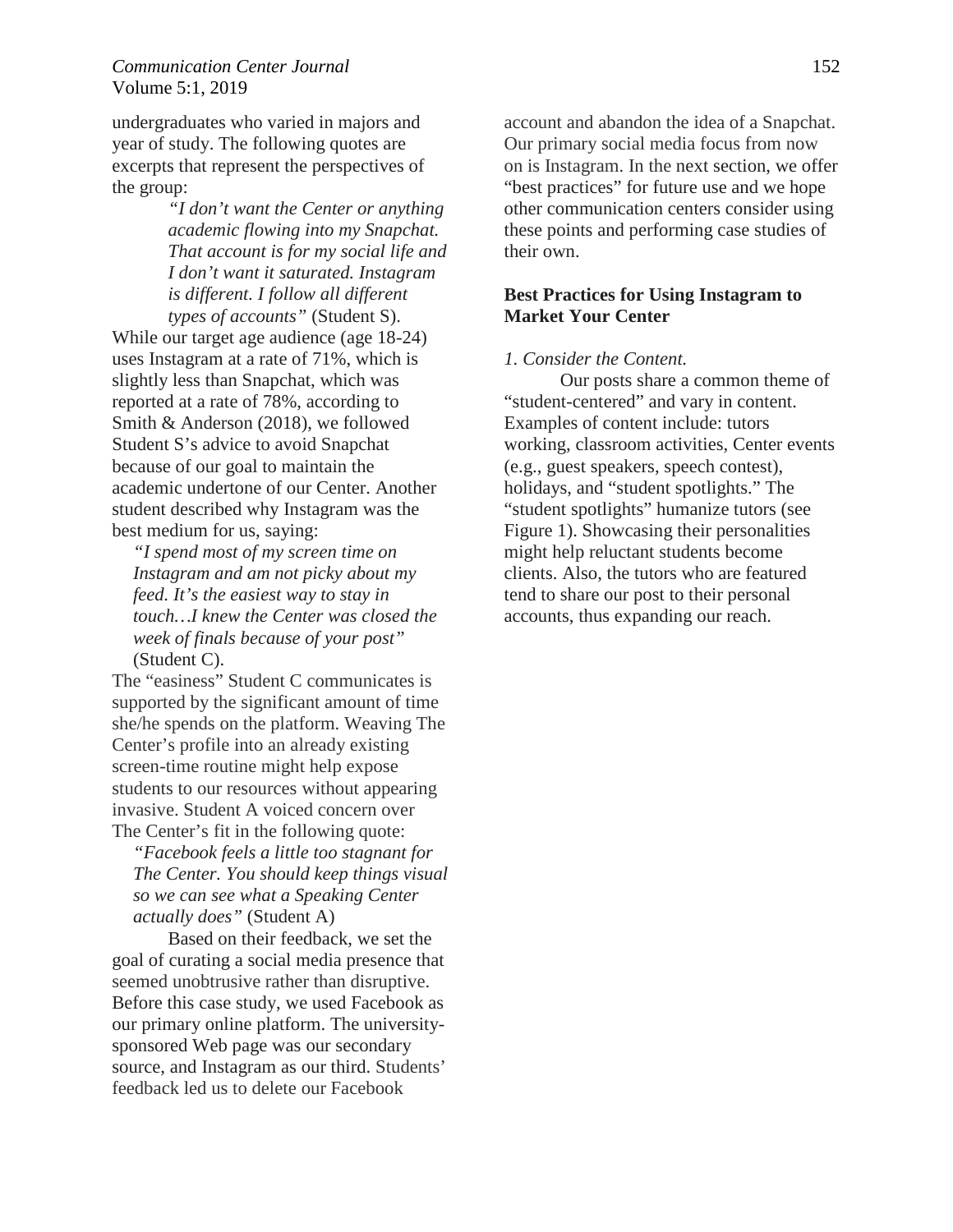#### *Communication Center Journal* 153 Volume 5:1, 2019





# *2. Consider the Timing.*

When an image involves a specific in-class event, we try to post it immediately after class so it is current. For example, a recent post featured a student eating dessert another student brought for the entire class (see Figure 2). A friend of the student featured texted saying she saw him on our feed. The time between the post and the friend's text was a matter of minutes, which is evidence of this medium's reach and its immediacy. Students enjoy the recognition because it highlights another part of their student identity.



At the beginning of the case study, we planned to post during times when students were typically between classes as well as traditional lunch times. However, the focus group gave us insight that resulted in a change of plans. Student A explains:

*"Only post two or three times a week because you're academic, not social. And avoid posting during lunch. Post in the morning when we first check our phones and toward the evening before night classes. You need a routine."* (Student A).

The majority of our classes meet twice a week for 110 minutes each session for 4-hour credits. This scheduling means many of our students take evening classes beginning at 6:00 p.m. Based on Student A's feedback, we avoided posting during "inbetween class times" and focused on the morning and early evening.

# *3. Promote the Channel.*

It is important for our Center to increase our number of followers to help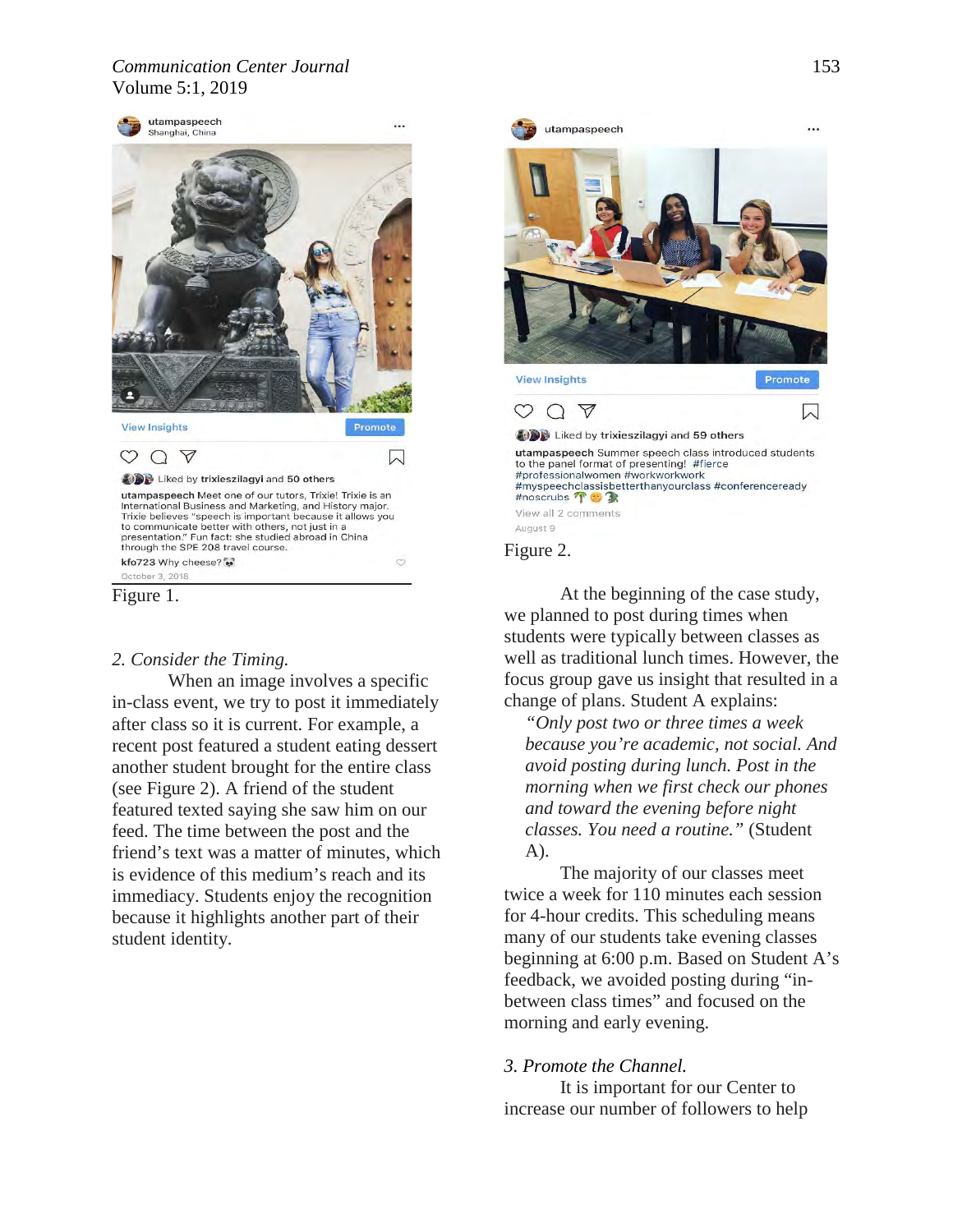#### *Communication Center Journal* 154 Volume 5:1, 2019

increase visibility. The Center uses the story feature to reach a larger audience because our posts typically reach 50+ followers and stories receive 100+ views. We aim to generate 2,000 followers by Spring 2020 (based on projected enrollment, that is 21% of the student body). We intend to achieve this goal through student-tutors and professors' word-of-mouth. For example, tutors perform in-class visits to pitch our services and perform speaking demonstrations. Toward the end of the pitch, tutors share our handle and encourage others to follow us. Because of the results of this case study, all Speech faculty are required to include our Instagram handle in their syllabi and it is listed on all promotions materials.

Some popular accounts "follow back" very few accounts as a signal of exclusivity (e.g., 3,000 followers, yet following 10). We do the opposite. It is beneficial to "follow back" those who follow The Center and tag the people and places in our posts to help communicate a message of inclusivity (see Figure 3).



#### *4. Connect Across Campus.*

To increase our presence across campus, we must network with other accounts. Over the 11-month case study, we increased how often we commented on other accounts related to the University of Tampa. For example, The Center comments on accounts related to student organizations, such as the Hammock Club, as well as the hard sciences, keeping in mind Biology is the second most popular major (see Figure 4). We also began commenting on the Dining Services Account because 60% of students live on campus.



#### *5. Empower Your Student-Employees.*

If you have student-employees like we do, consider assigning the responsibility of managing the Instagram account to someone who has a passion for your organization, experience in online marketing, and a desire to grow their